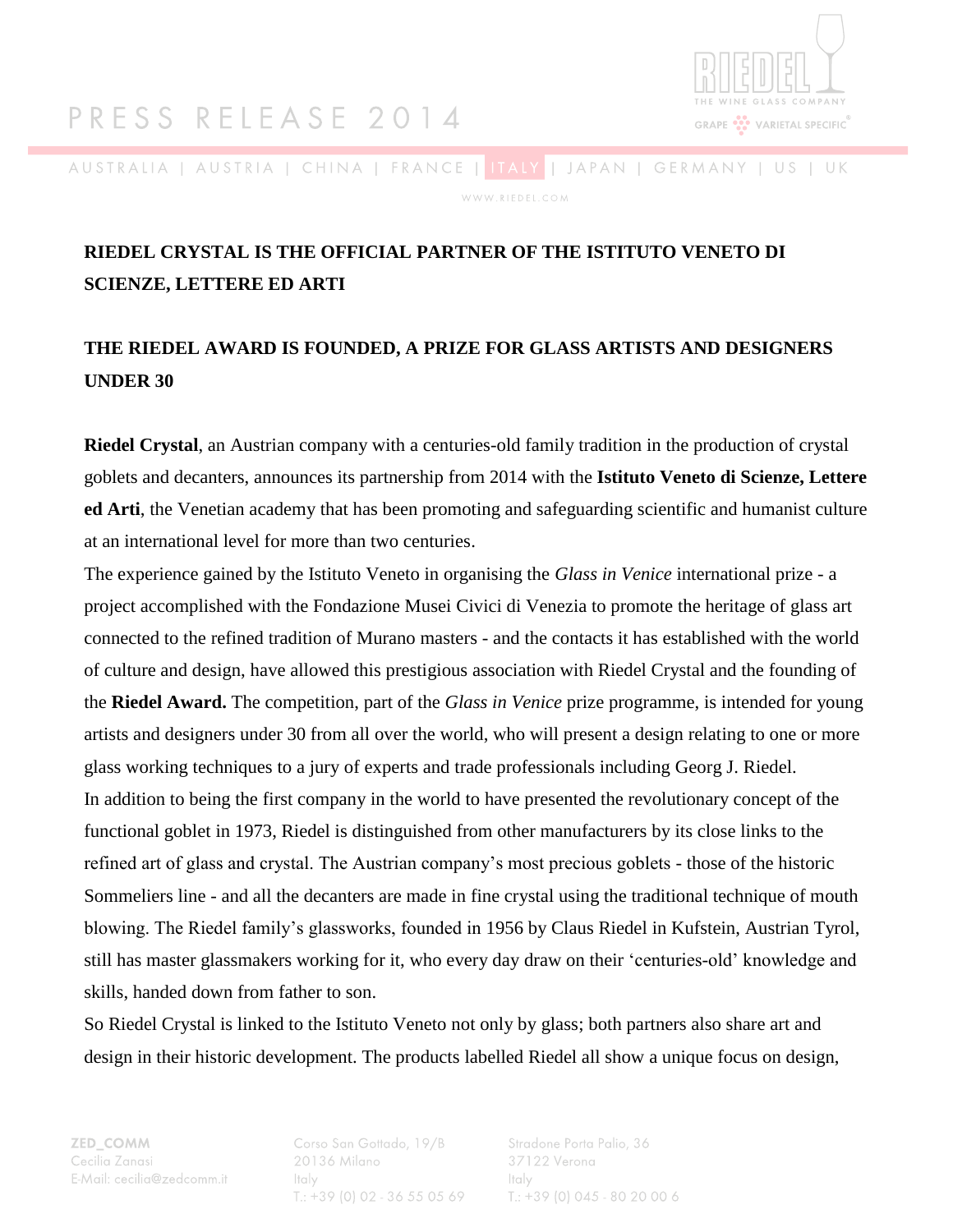# PRESS RELEASE 2014



AUSTRALIA | AUSTRIA | CHINA | FRANCE | <mark>ITALY</mark> | JAPAN | GERMANY | US | UK WWW.RIEDEL.COM

always precious, original and functional. The CEO and president of Riedel Crystal himself, **Maximilian J. Riedel**, the eleventh generation at the helm of the company, is the main designer of the ranges of goblets and decanters.

*'We are highly privileged to begin this association with the Istituto di Scienze, Lettere ed Arti',* said Georg J. Riedel, the tenth generation of Riedel Crystal. *'Glass in Venice represents the natural development of the commitment the academy has made to glass art since the end of the 19th century, a strategic meeting point with Riedel. Our two organisations share a centuries-old tradition, along with a strong sense of conserving and promoting glass techniques and an insoluble link with art and design'.* The president of the Istituto Veneto, Gian Antonio Danieli, is pleased to announce the start of a new association with the historic Riedel Crystal company, 'a company that unites a long and refined history of working glass with constant research in the field of glass design', he declared. 'The prize that will shortly be announced is the first step in this partnership. Many other projects will follow, emphasising a shared interest in the field of glass'.

The designs entered for the Riedel Award must be presented by 31 May 2014. The prize giving will take place in Venice in October 2014. Further information and the competition announcement will soon be available at [www.glassinvenice.it.](http://www.glassinvenice.it/)

#### *About Riedel Crystal*

Riedel, the world leader for 250 years in the production of crystal goblets differing according to use, was the first ever to recognise that the taste of wine is strongly affected by the shape of the glass from which it is drunk. Riedel has been recognised as the number one brand in the production of glasses 'in harmony with the wine', the only one able to accompany specific wines and liquors. Famous for the extremely innovative introduction of the first specific goblet for a grape variety, the Burgundy Grand Cru of 1958, and the mouth-blown Sommeliers collection, launched in 1973, Riedel has become the preferred brand of wine experts, food and beverage professionals and demanding consumers all over the world. Riedel is

ZED\_COMM Cecilia Zanasi E-Mail: cecilia@zedcomm.it Corso San Gottado, 19/B 20136 Milano Italy  $T.: +39(0)02 - 36550569$  Stradone Porta Palio, 36 37122 Verona Italy  $T_{1}: +39(0)045 - 8020006$